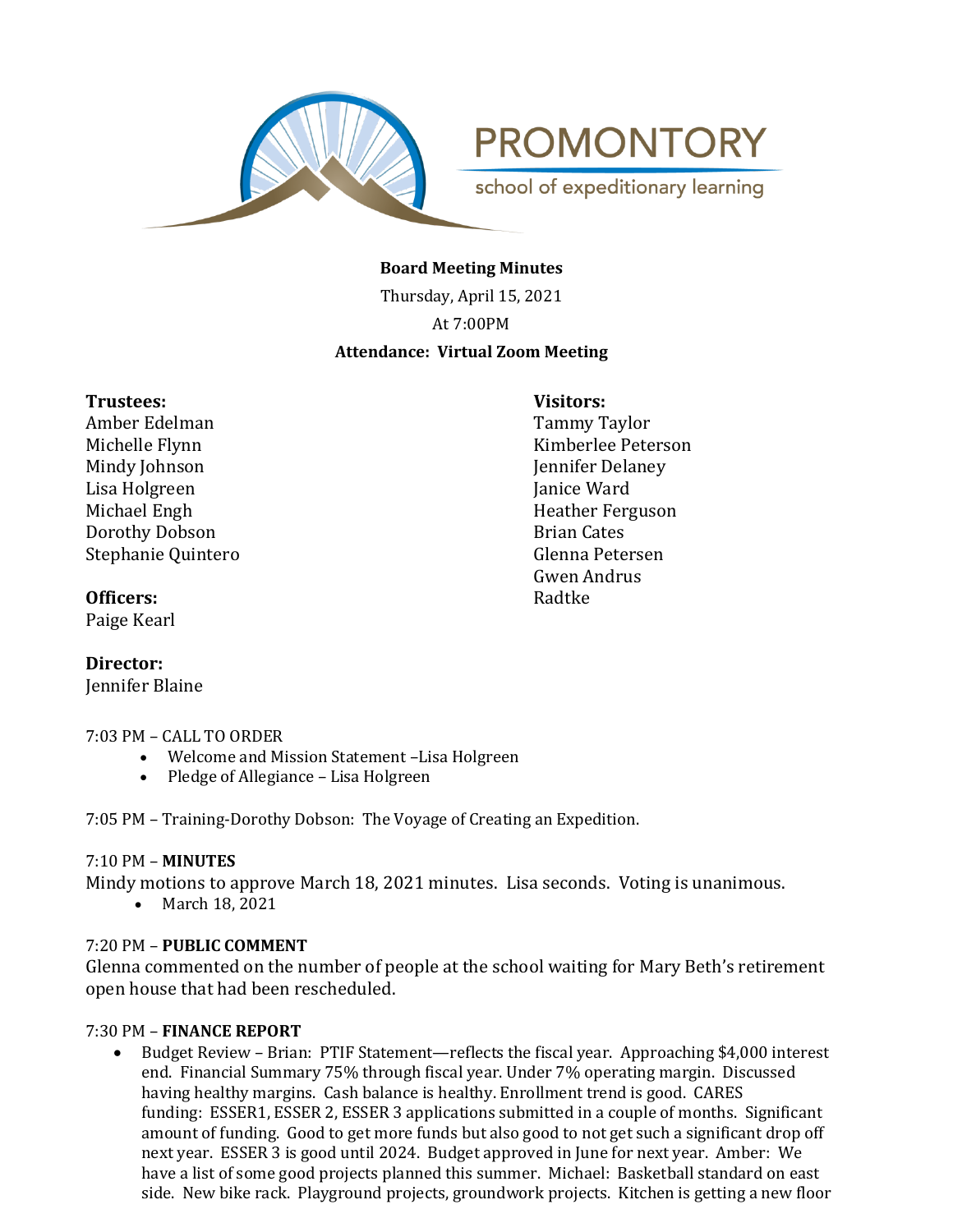and washer and dryer. Repairs on greenhouse, touchup on the sundial, paint the beehive. Also, the sensory path project, retaining pond project and a ropes course.

# 7:30 PM – BUSINESS ITEMS

• **COVID Update**—currently 0 students and 0 staff. High levels are way down from where we were. We are in a good position. Over 100,000 vaccines being administered weekly. Mask mandate ended overall, but not for schools. Jennifer: Had some families asking about not having a choice about not wearing masks, but for the most part everyone has just carried on like normal.

Jennifer: Discussed the email regarding Friday's schedule survey results. 81% of parents wanted to stay with current Friday schedule. 90% of staff wanted it as well. State gave approval. Fridays will be used for interventions and field work opportunities. Michael: Do we need to include Friday expectations in our Family Handbook? Adding something to Friday expectations outlining what Fridays look like. Jennifer: Would be a good idea. We have already sent out registration paperwork, but we can add it to something else prior to school starting.

Jennifer: As of now, mask mandate ends June 15<sup>th</sup>.

• **POP Organization**: Celeste was not in attendance. As of now, we have two people who have showed interest: Debbie Payne and Holly Jenks. Things are underway for the fundraisers. Lisa: Once we have a POP Pres, then what? Amber: Website explains how the committee is chosen.

# • **Polices to Review:**

- **Governing Board Policy:** Update POP language. Need to look at revising who the governing board is. Mindy: Updating requirement section for board. Look and see what requirements are needed. Stephanie: Could we add information on virtual meetings here? Amber: Probably best to have a separate policy for virtual meetings. Amber will reach out to Marie to get some guidance. Amber: suggesting we meet in person unless the governing board chair says we have a major health concern. Reading the policy, we can have an anchor location and have a virtual meeting still. If we are meeting in person, someone could suggest a virtual meeting. Lets ask more questions and come back to virtual meetings.
- **Pest Management Policy:** Just make sure everything is being applied.
- **Key Policy**: Need an updated agreement with everyone who has a key. All keys are returned by part time staff at the end of the year. Aides who help during summer will keep a key, and all full-time employees.

# 8:30 PM **ACTION ITEMS**

• **Fall Expedition Approval**: Michael: Most looked pretty good. A few of the sections weren't fully answered but most look pretty good.

Jennifer: Still so much more planning to go. Hopefully they had the main points that were needed.

Amber: ½ wanted more time to complete their expedition.

Amber: I feel like most had a majority of the components. Gwen: Worked with each of the teams. I think that it could go either way: vote with contingencies or vote at the retreat. Still working through a few things. Lets give them until the  $30<sup>th</sup>$  and vote

Michael Motions to postpone fall expeditions to April 30 spring treat. Lisa seconds. Voting is unanimous.

• **Intensives Update**: Michael: Life in the Dessert—going for a whole week? What does the lodging look like? Jennifer. Forest service structure. Cabins. Do research and participate in authentic data collecting experiences.